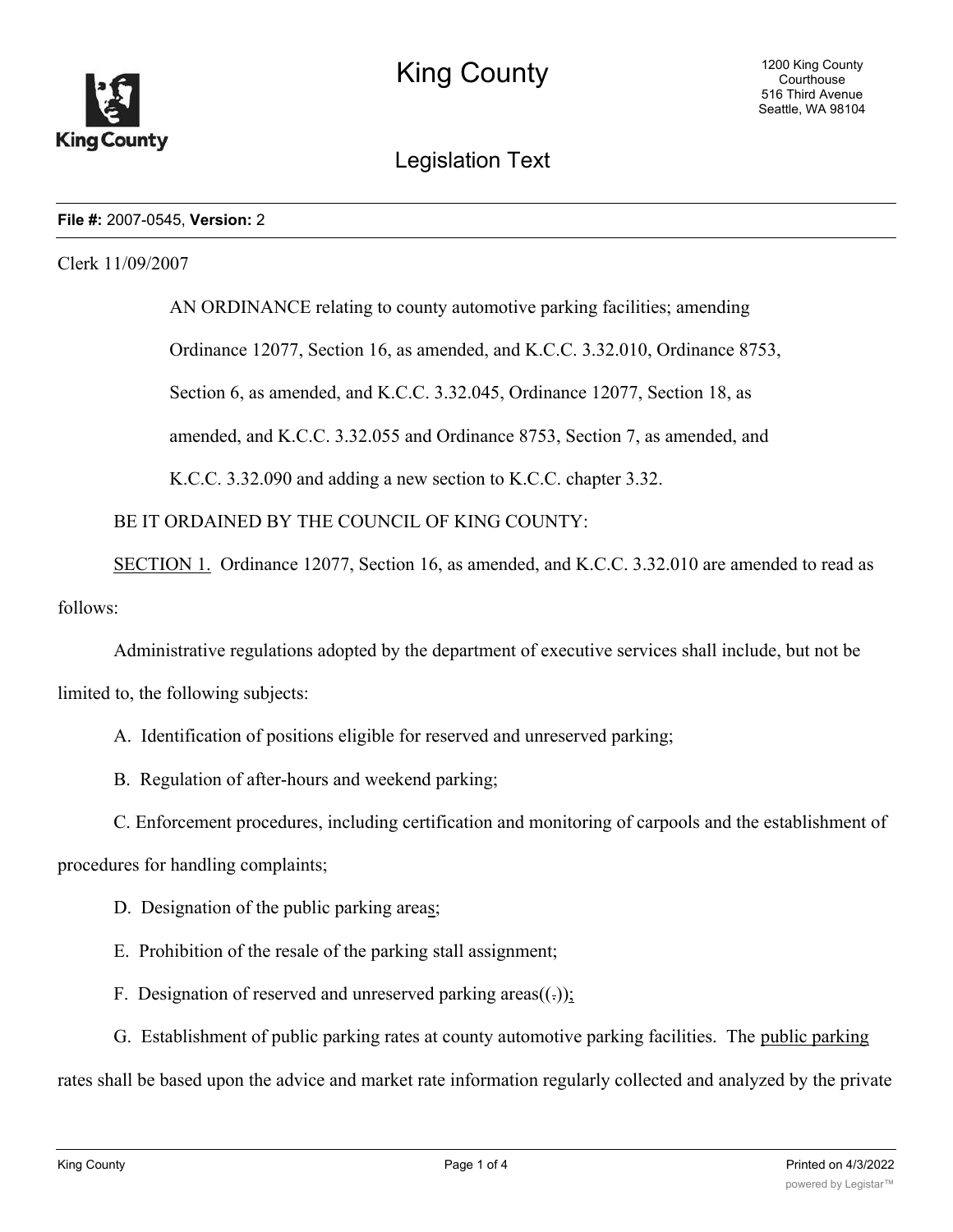## **File #:** 2007-0545, **Version:** 2

contractor hired to manage and operate the lot or by the director in those cases where the lot is not managed by a private contractor. The director may authorize the contractor to make periodic rate adjustments within a specified range, but shall periodically review the contractor's rate adjustments, rate setting methods and research to ensure that they are based on current data; and

H. Designation of open surface lots that are subject to parking charges.

SECTION 2. A. Section 3 of this ordinance proposes changes in the rates for short-term county employee parking at the Goat Hill parking garage.

B. The rates in section 3 of this ordinance are assessed under K.C.C. 2.99.030.

SECTION 3. Ordinance 8753, Section 6, as amended, and K.C.C. 3.32.045 are hereby amended as follows:

Based on availability of parking, the short-term rates for county employee parking at the Goat Hill parking garage shall be as follows:

A. Daily parking: thirteen dollars $((.)$ ;

B. Hourly parking( $\epsilon$ ): Hourly public parking rates shall apply up to a maximum of ( $(\epsilon \epsilon n)$ ) thirteen  $dollars((.))$  per day for automobiles and four dollars per day for motorcycles; and

C. The rate for after-hours parking beginning after 1:30 p.m. on weekdays and on weekends and holidays shall be five dollars per day.

SECTION 4. A. Section 5 of this ordinance proposes changes in the rates for monthly employee and county vehicle parking and bicycle lockers.

B. The rates in section 5 of this ordinance are assessed under K.C.C. 2.99.030.

SECTION 5. Ordinance 12077, Section 18, as amended, and K.C.C. 3.32.055 are hereby amended as follows:

A. Monthly employee and county vehicle rates for parking in the Goat Hill parking garage, ((New County Office)) the Chinook Building, the King County Correctional Facility, open surface parking lots that are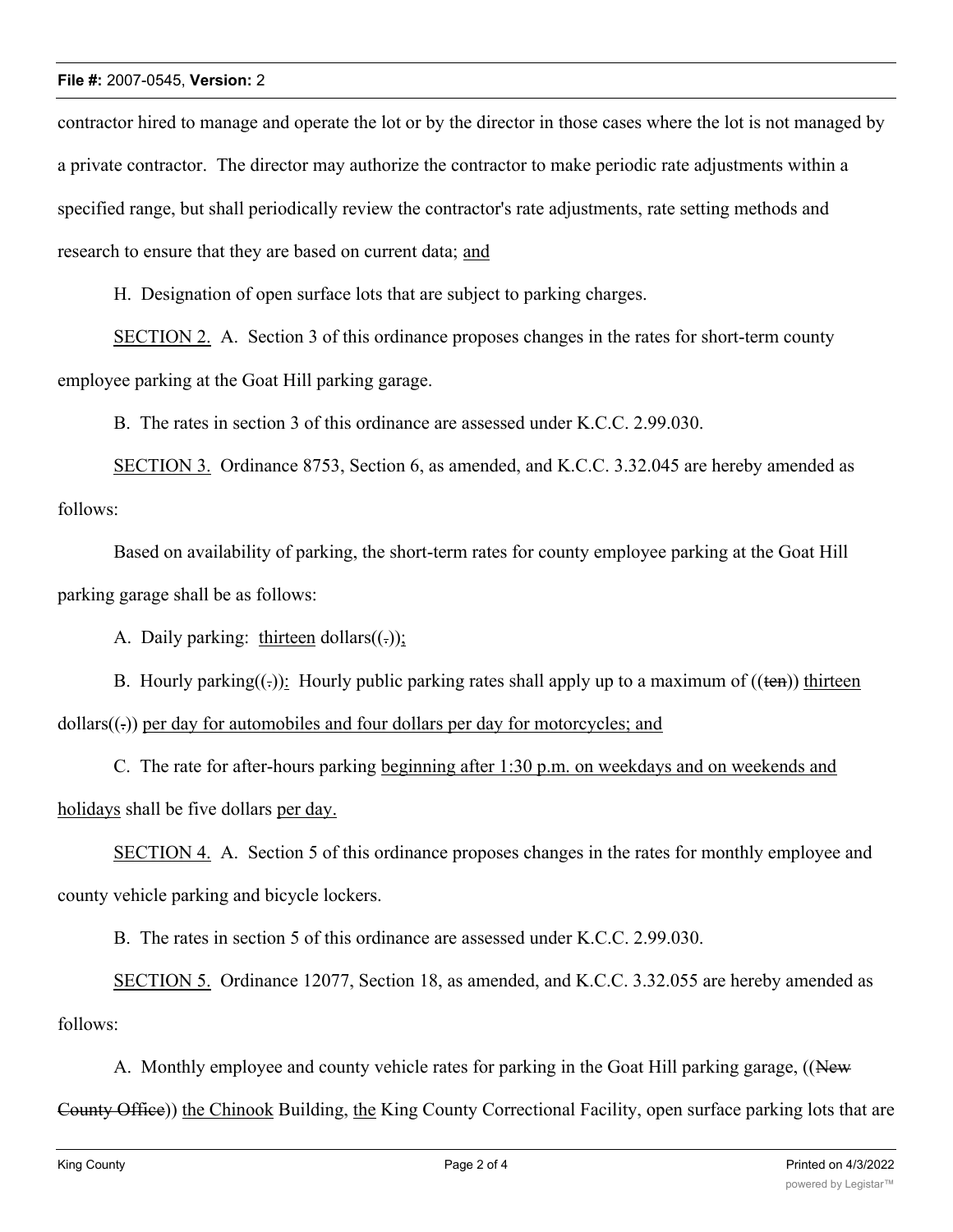designated by rule to be subject to parking charges $((\cdot))$  and bicycle lockers shall be as follows:

|                              | <b>Reserved Area</b>  | Unreserved Area    |
|------------------------------|-----------------------|--------------------|
| 1. Vehicle parking           | $\$((205.00)) 232.00$ | $$(490.00)$ 200.00 |
| 2. (Motorcycle parking       | N/A                   | \$95.00            |
| 3. Bieyele lockers           | \$5.00                |                    |
| $(4)$ ) 3. Open surface lots | \$20.00               | \$20.00.           |

B. The facilities management division of the department of executive services shall identify surface parking lots where it is reasonable and feasible to charge employees for monthly parking. These surface parking lots are located at county facilities outside the downtown Seattle metropolitan core and include, but are not limited to, district courts, health centers, alcohol treatment facilities, police precincts, youth service centers and similar facilities. Designation of open surface lots that are subject to parking charges shall occur by administrative rule adopted pursuant to K.C.C. 3.32.010.

C. For county employees with disabilities that make it difficult or impossible to use public transit, and who display a disabled parking permit, the fee for covered parking shall be fifty percent of the normal rate. Employees with disabilities shall receive first priority in the assignment of available parking stalls.

SECTION 6. Ordinance 8753, Section 7, as amended, and K.C.C. 3.32.090 are hereby amended as follows:

All revenues derived from parking fees shall be distributed as follows:

A. Applicable local and state taxes;

B. An allocation to cover rent payments for the Goat Hill parking garage and pro-rated rent for the parking portion of the ((New County Office)) Chinook Building;

 $((B))$  C. It is the intent of the council to annually, during the budget process, identify a portion of the revenue going to the current expense fund to be transferred to the major maintenance reserve fund to support major maintenance projects at the garage and other parking facilities, taking into account the major